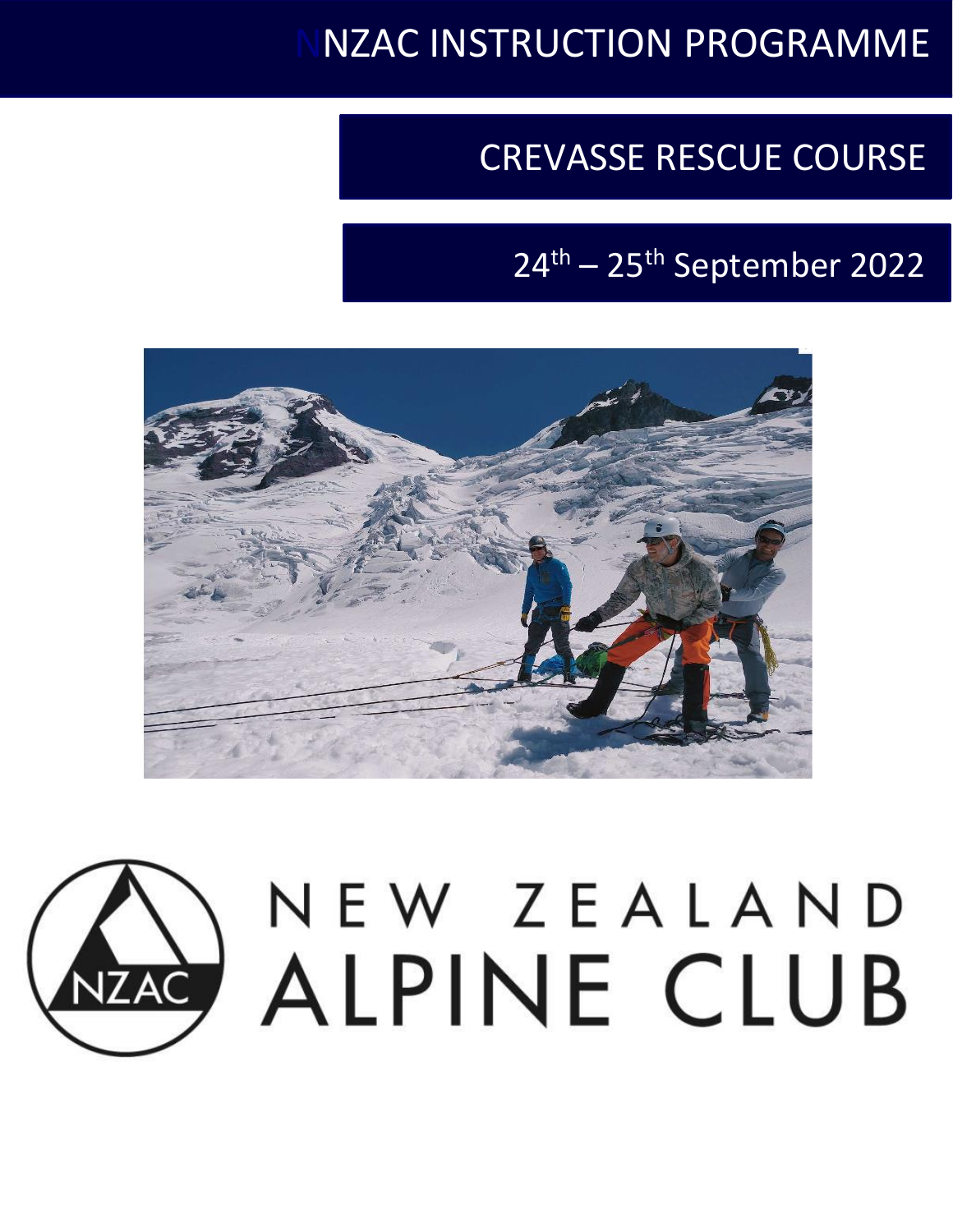### **LOCATION:** Theory afternoon in Frankton, Field day at Remarkables

## **ACCOMODATION:** Not included

## **COURSE FEES:** \$200 is

#### **Who is this course for?**

This course is for transalpine trampers, mountaineers or ski tourers looking to enhance of refresher their knowledge of glacier travel and crevasse rescue in order to plan and carry out their own trips over glaciers.

At the end of the course, participants will have an awareness of equipment and safety considerations for roped glacier travel in spring and summer conditions and emergency rescue techniques for roped and unroped crevasse falls.



## CLICK HERE TO [REGISTER](https://forms.gle/RyevqrYNvak35RAg9) ONLINE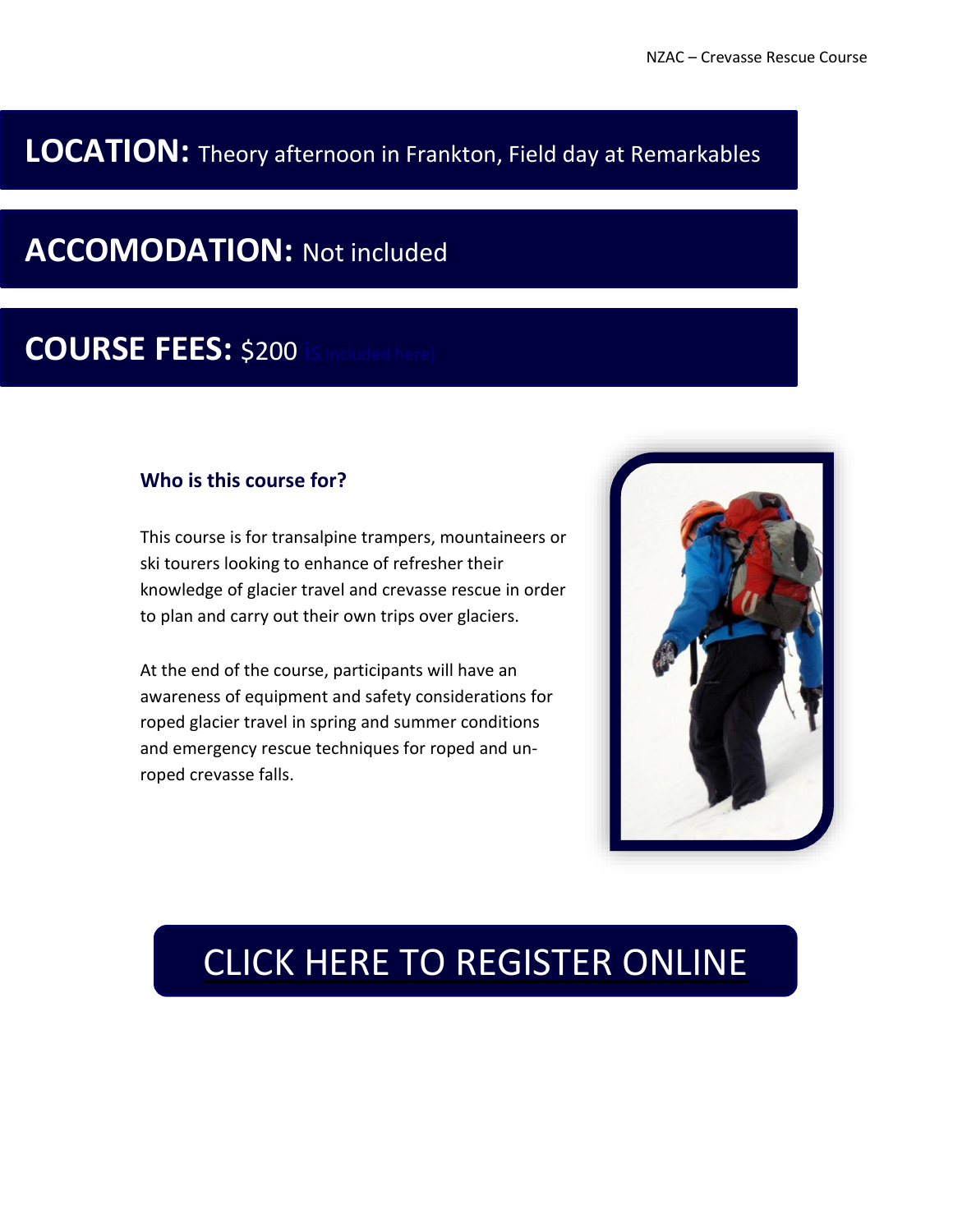#### **At a minimum, those wishing to register for the Crevasse Rescue Course must:**

- Have some experience in backcountry tramping or mountaineering
- Have undertaken personal trips on Mount Cook Grade 1+ terrain
- Be competent in the course outcomes detailed in the NZAC Basic [Snowcraft](https://alpineclub.org.nz/sites/default/files/2021-01/NZAC-Basic-Snowcraft.pdf) Course **[Outline](https://alpineclub.org.nz/sites/default/files/2021-01/NZAC-Basic-Snowcraft.pdf)**
- Be familiar with knots and hitches including rethreaded figure 8, overhand knot on a bight, alpine butterfly, classic and klemheist prusik hitches, Italian hitch (including tying off).

#### **Course Syllabus:**

- Rope considerations for glacier travel: single, half/double or accessory chord
- Roping up for glacier travel: Kiwi coils, teams of 2 and 3, pre-rigging, brake knots
- Progress capture options including Microtraxion®, prusik/pulley or guide plate
- Navigating glaciers theory
- Snow anchors
- Pulley system theory: mechanical advantage and friction
- Companion rescue steps
- Self extraction: ascending the rope, passing knots, back ups, backpack
- Holding a crevasse fall and escaping the system
- Preparing the lip
- Simple pulley systems: 2:1 Assisted hoist and 3:1 Unassisted hoist
- Compound pulley systems: 6:1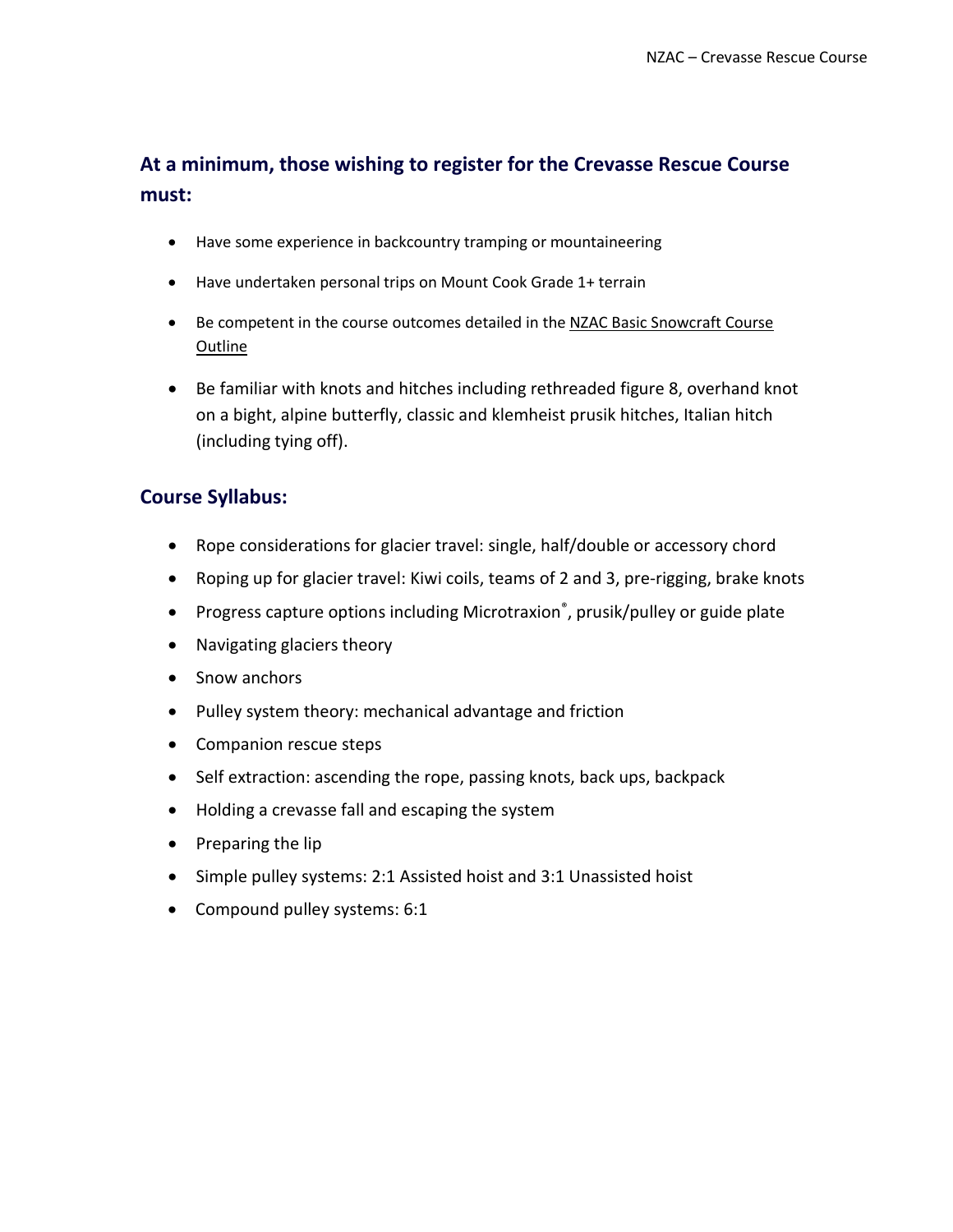#### **Instruction**

The course will be run by an IFMGA Mountain Guide with a minimum 1:6 instructor to participant ratio. All participants must agree to follow the instructor's directions.

#### **Course Location and Schedule**

The course begins with an afternoon theory session in Frankton on Saturday 24<sup>th</sup> September (venue TBC). Arrangements will be made to car pool up to the Remarkables Ski Field on the second day for the field day.

#### **Course Fees**

The course fees are \$200. Full payment on acceptance secures you a place on the course. Details on payment will be sent in response to an accepted registration.

No refunds will be available should you cancel within 60 days of the course start. Any refunds are not guaranteed and are at the discretion of the NZAC National Office and may depend on whether a replacement can be found.

#### **Food**

No food is provided as part of the course. You are required to provide your own meals and snacks.

#### **Accommodation**

No accommodation is provided as part of this course.

#### **Gear list**

A gear list can be found at the end of this document>

#### **Insurance**

We recommend you take out travel insurance and/or personal insurance as part of your preparation for participating on NZAC Instruction courses.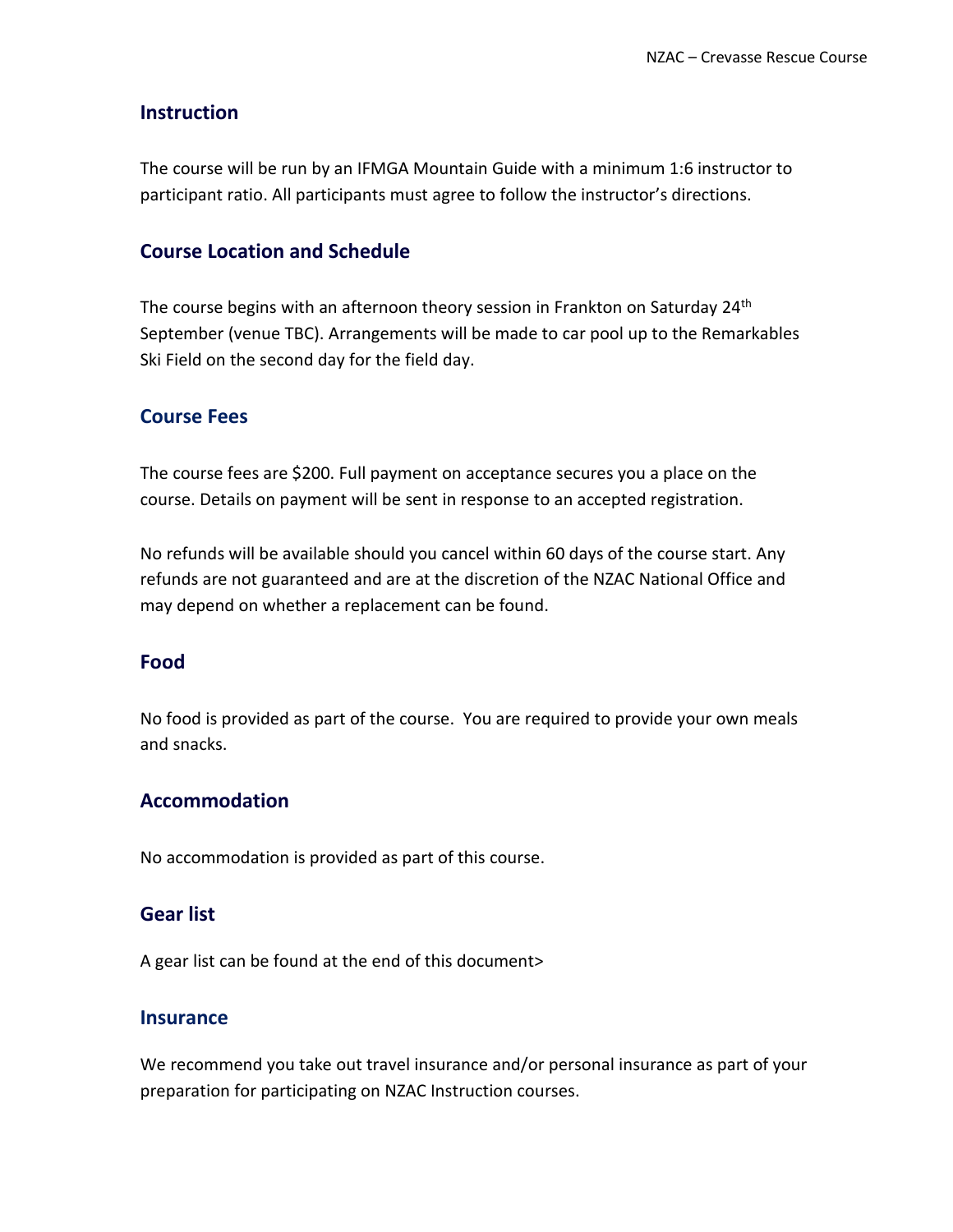#### **Emergency Situations and Risk Disclosure**

The Course Instructors will have Emergency Management Procedures in place and a field communication devices to immediately contact rescue services in the case of an accident or emergency. It is encouraged to take your own personal locator beacon if you own one.

The natural environment and climbing activities can involve risks. While recognising that the course organisers and instructors are doing their best to manage these risks, and agreeing to accept their direction whenever required, you must accept personal responsibility for your own actions and safety. You must also accept to follow the instructions of the Course Leader and other instructors at all times.

All participants on the Course are expected to be as honest and transparent as possible about their experience and fitness as part of their application. If a participant's lack of fitness/ability severely affects the running of the course the participant(s) may be asked to not participate for certain activities. Arrangements may be made to evacuate the participant(s) at their own cost. The instructor is the final arbiter in these decisions.

## CLICK HERE TO [REGISTER](https://forms.gle/RyevqrYNvak35RAg9) ONLINE